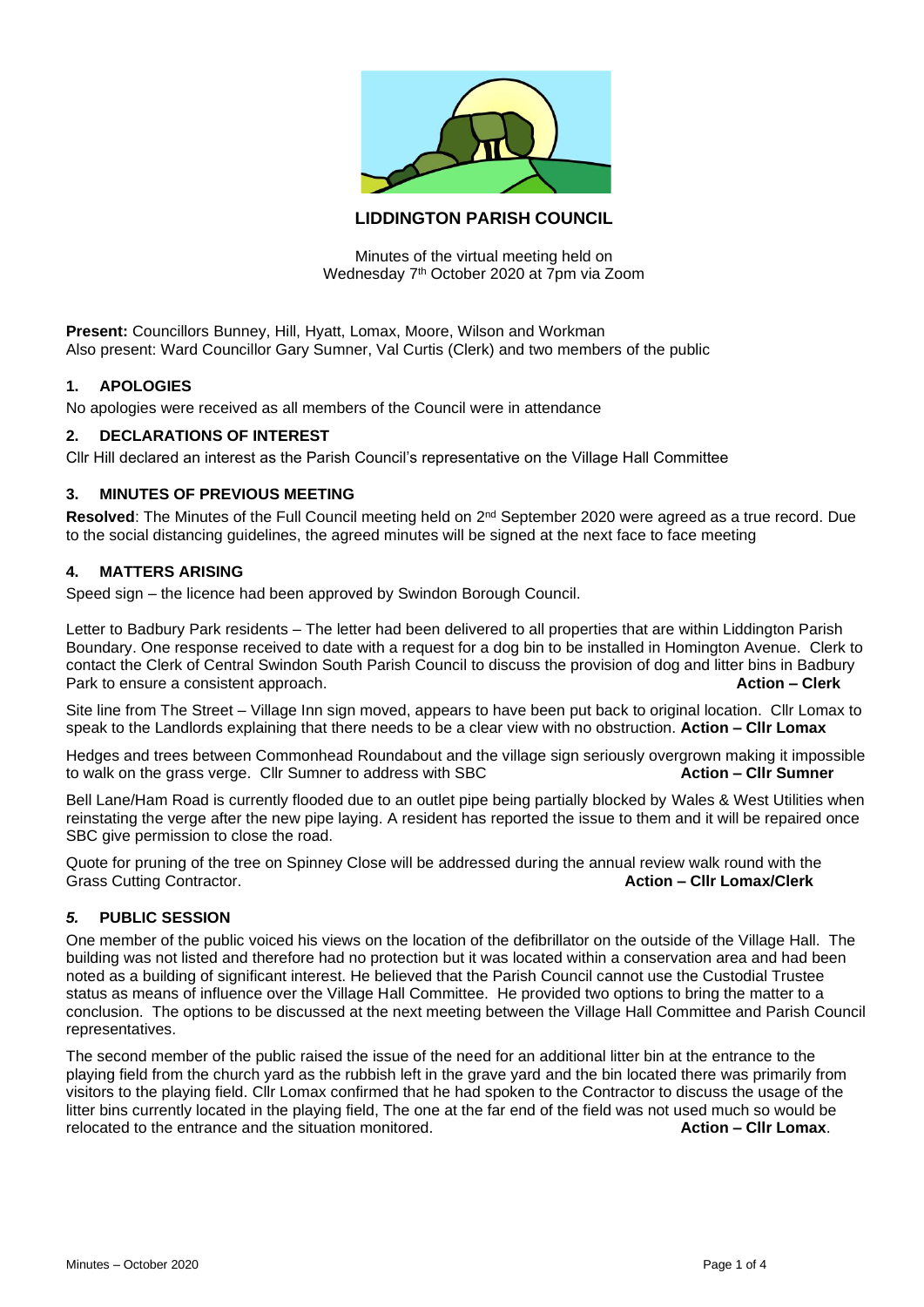## **6. PLANNING MATTERS**

## **(a) To consider any planning applications:**

**Application:** S/HOU/20/0971 **Location:** 18 The Green, Liddington SN4 0HG **Proposal:** Erection of a double garage to the side **Resolved:** The Parish Council has no objections to this proposal

**Application:** S/HOU/20/0972 (16th October) **Location:** 47 The Street, Liddington, SN4 0HD **Proposal:** Erection of first floor extension, single storey rear extension, two storey front extensions and pitched roof to double garage **Resolved**: The Meeting agreed that the following comments to be submitted'

At its meeting on Wednesday 7<sup>th</sup> October, Liddington Parish Council agreed that it would like the following comments to be submitted against the above-mentioned planning application with revised documents.

The Parish Council has no objections to this proposal. However, it would request the following conditions to be applied:

- 1. A traffic management plan to prevent the road being blocked by delivery vehicles backing up and the construction company employees on site.
- 2. Restrictions to be placed on hours of work that limits the disruption to neighbouring properties

## **(b) The meeting noted that the following decision had been received:**

S/HOU/20/0946 - Elm Croft, Medbourne Lane Liddington – Erection of a single storey rear extension - granted

## **7. WARD COUNCILLOR REPORT**

Badbury Park – Cllr Sumner suggested that it would be wise to liaise with Central Swindon South Parish Council concerning any litter bin/dog bin provision and to be mindful of the fact that the majority of open space in the area was covered by the Management Company.

Purley Road – the resident had been served with a notice – request for information by Planning Enforcement. The notice had been returned, the Officers to review the contents and decide on future action.

Liddington Castle - Cllr Sumner has requested that the drains be cleared by SBC. The sign for the Liddington Hotel that is no longer in existence to be removed. The amount of litter, comprising mainly of take away meal debris, was shocking and providing a litter bin should be considered.

Gigabit Fibre – figures for Wanborough/Liddington are in excess of DCMS. BT Openreach are suggesting that there is a possibility of some flex.

A further meeting has been arranged with BT Openreach and Robert Buckland, QC, MP to explore options should the larger schemes fall out.

Giga clear – reaching out for options for Bishopstone/Hinton Parva however does not fit Wanborough/Liddington.

Ward Cllr Sumner left the meeting at 7.47pm

#### **8. FINANCE**

**Resolved:** Cllr Moore proposed approval of the payments, standing order, recurring payment and to ratify the payment made between meetings. Cllr Bunney seconded the proposal and was unanimously agreed.

- **(a) To approve payment of the following:**
	- Chairs allowance £75.00
	- Clerks Remuneration £639.36
	- Clerks administration £43.75
	- Community Heartbeat Trust Annual support agreement £151.20
- **(b) To approve payment of the following Standing Orders:**
	- Adams & Watt Annual grass cutting contract October instalment £518.57
- **(c) To approve the following Direct Debits**
- **(d) To approve payment of the following recurring payment**
	- Unlimited webhosting (18/10/2020 17/11/2020) £4.19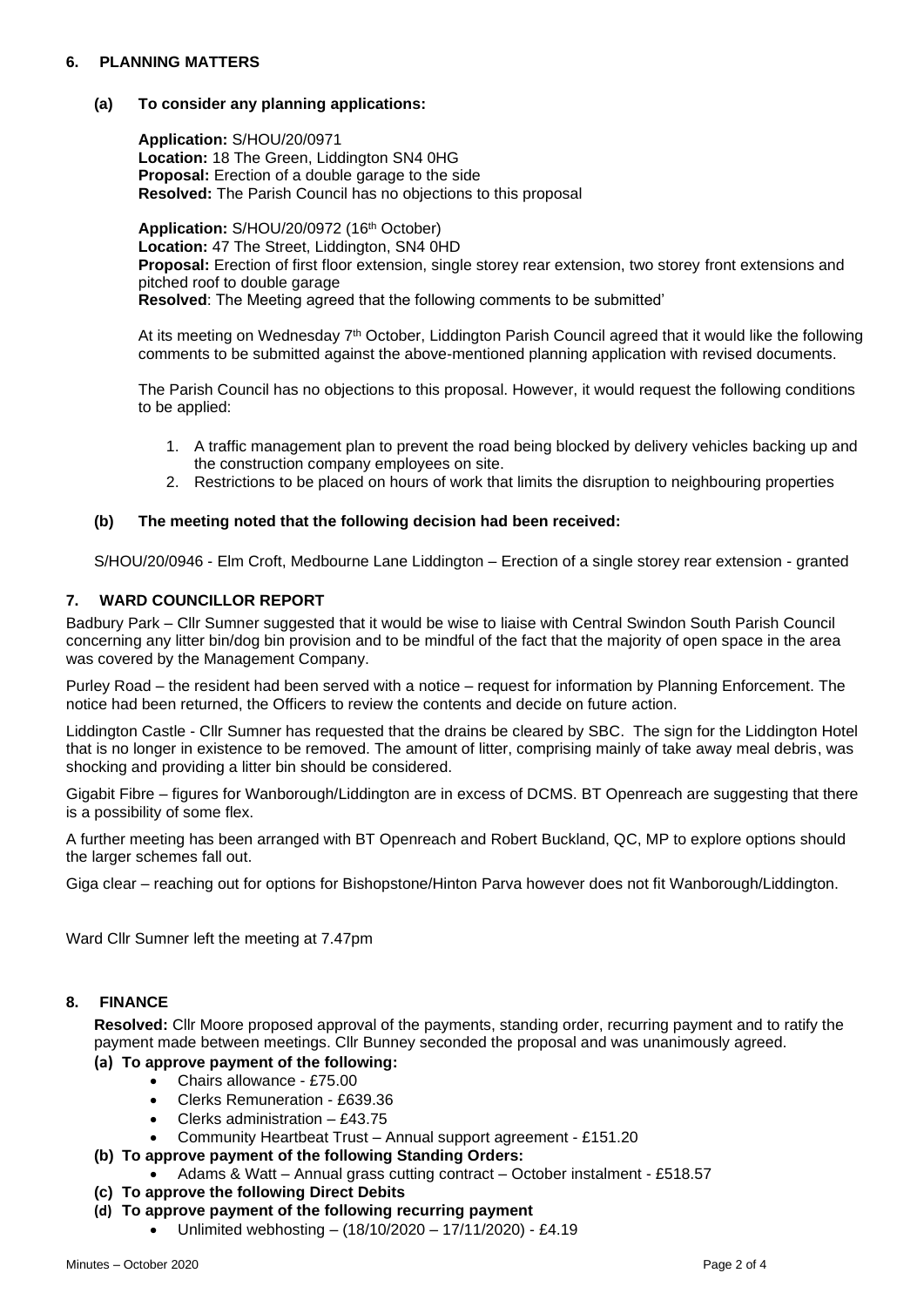## (e) **To ratify payments made between meetings**

- Zoom Standard pro monthly (September) £14.39
- (f) **To receive the monthly accounts reconciliation –** The Meeting noted that the second precept and CTSG payments had been received. The accounts were in a healthy position,
- **(g) To receive Q2 budget monitoring –** The Meeting agreed that the accounts were within the set budget

## **9. VILLAGE MATTERS**

(a) Request for an additional litter bin – this was dealt with during the Public Session

## **10. DEFIBRILLATOR**

Doubts were expressed by Councillors about some of the remarks made by the member of the public who had spoken earlier in the meeting on this subject. Whilst the Village Hall Committee had responsibility for the hall, the Parish Council had a wider responsibility to the residents of the village as a whole. Cllr Hill explained that the meeting between representatives of the Village Hall Committee and the Parish Council took place on Monday 5th October. There was some misunderstanding of the agenda and purpose of the meeting. The pros and cons of the current location was discussed and a further meeting had been scheduled for week beginning 12<sup>th</sup> October. It was also noted that agreement to the siting of the unit had been agreed by the Chairs of the Village Hall Committee and the Parish Council.

## **11. LORD JOEL JOFFE MEMORIAL**

Renaming of the Footpath – Cllr Workman had spoken to the owner of the Manor and had received agreement in principle but more information had been requested. Cllr Lomax to cut the two signposts with the new name. Once final agreement has been received, he will arrange the installation. The Meeting agreed that the new name will be Joel Joffe Way.

The framed display for the Village Hall, if agreed by the Village Hall Committee, to be approximately 2ft x 3ft with a timeline of the key points in his life and photographs. There are no strong views of where it should be hung.

## **12. 20 MPH SPEED LIMIT ZONES**

The Meeting agreed unanimously that it would formally support Stratton St Margaret Parish Council in its campaign to lower speed limits in residential areas to 20mph to improve road safety. **Action - Clerk** to lower speed limits in residential areas to 20mph to improve road safety.

#### **13. COUNCILLORS' REPORTS**

Allotments – negotiations have stalled completely. Cllr Moore to contact the Land Agent. **Action – Cllr Moore** Cllr Lomax confirmed that he had been offered a large water container to use on the allotment site.

Defibrillator - Cllr Bunney had contacted an Electrical Contractor who will provide a quote.

Playing Field – Cllr Bunney confirmed that he had carried out the fortnightly safety inspection on 12<sup>th</sup> & 26<sup>th</sup> September. He had received several complaints concerning the amount of dog poo on the playing field and in the children's play area. A suggestion was made to look at fencing the area off. Cllr Hyatt offered to clean the area on Thursday 8th October. Cllr Lomax and Cllr Hyatt to look at additional signage. **Action Cllrs Lomax/Hyatt**

The dog warden to be invited to attend the next Parish Council meeting for advice on any additional measures that **Could be taken Action – Clerk Action – Clerk Action – Clerk** 

Swindon Area Committee – Cllr Lomax provided a written report that will be attached to the final minutes

Community Speedwatch – Cllr Lomax had received an update from the current CSW co-ordinator**,** who, due to work commitments was looking to stand down, a replacement would be found. Two or three people were available to carry out camera sessions. Cllr Lomax said that the location of the speed sign had been recently changed and a further data download was required. **Action – Cllrs Lomax/Wilson**

Town Fund – The meeting due on 18<sup>th</sup> September had been cancelled. No response had been received from the Government as yet. Not much progress had been made

Village Hall Committee – Income was down due to the pandemic and regular user groups being hesitant to re-use the hall, although extensive measures to make it Covid secure had been put in place. There had been a traffic problems on Sunday 4<sup>th</sup> October due to a Church Service, Bellringers, tutor group and footballers all wanting to use the car park at the same time. Village Hall Committee were keen on getting a Village event arranged with the Madrigal Singers, for a Christmas party in the Village Hall car park with drinks and mince pies being served inside the hall.